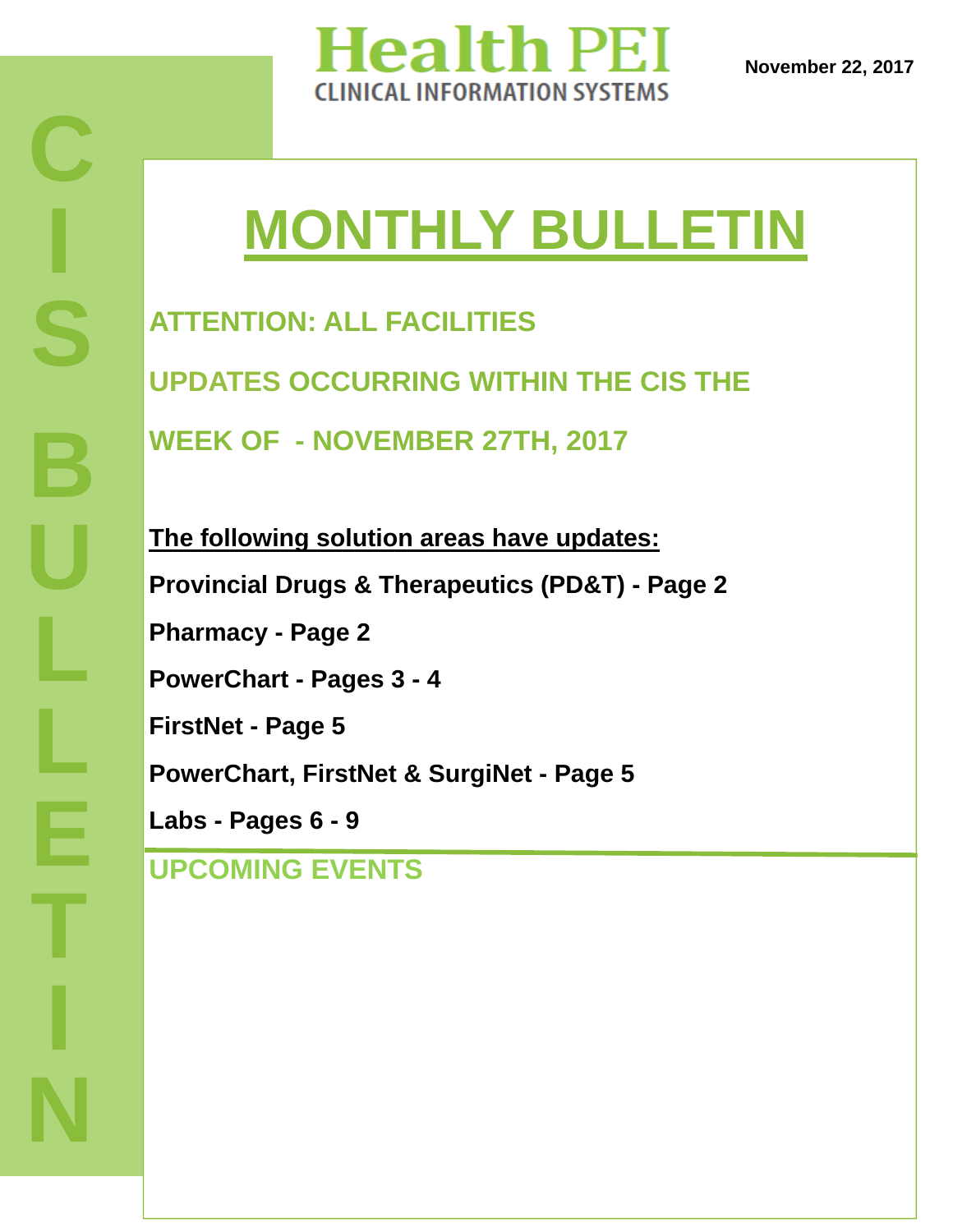

### **Provincial Drugs & Therapeutics (PD&T) Updates:**

- Inclusion/Exclusion criteria for MI updated.
- Blood bank powerplans new order added advising nurses to discontinue the plan 4 hours after transfusion has been completed.
- Ortho VTE prophylaxis pre-op a new plan to be added to the ED ORTHO Fracture Admit plan as a stand alone plan for situations where pre operative orders for VTE prophlyaxis are needed for ORTHO patients.
- New plan for Intrapleural administration of Alteplase and Dornase. Associated document will be included outlining procedure based on Horizon Health (Moncton).
- Reminder: the influenza vaccine powerplan was updated based on NACI 2017-2018 and Chief Public Health Office recommendations.
- QEH ICU Tube Feeding plan will be divided into 2 plans, one for gastric and one for intestinal. Updates to reflect existing protocol.

### **Pharmacy Updates:**

**New field:** Topical cream and ointment orders now contain a new mandatory "Apply to" field. Any body site can be entered in this field.

| 8 ⊙   吗   ♡   Order Name                                                     |                                                                 | <b>Status</b> | Start             | Details                                                      |  |                                                     |  |  |
|------------------------------------------------------------------------------|-----------------------------------------------------------------|---------------|-------------------|--------------------------------------------------------------|--|-----------------------------------------------------|--|--|
|                                                                              | △ Unit 4 QEH; 422; 2a FIN/ENC:04481753 Admit: 2017-Sep-07 10:00 |               |                   |                                                              |  |                                                     |  |  |
| ⊿ Medications                                                                |                                                                 |               |                   |                                                              |  |                                                     |  |  |
| $\mathbf x$                                                                  | miconazole topical<br>(miconazole 2% topical                    | Order         | 2017-Nov-08 21:00 | 1 application, Topical, Cream, BID, Start: 2017-Nov-08 21:00 |  |                                                     |  |  |
|                                                                              |                                                                 |               |                   |                                                              |  |                                                     |  |  |
| $\Sigma$ Details for <b>miconazole topical (miconazole 2% topical cream)</b> |                                                                 |               |                   |                                                              |  |                                                     |  |  |
| Details   Order Comments                                                     |                                                                 |               |                   |                                                              |  |                                                     |  |  |
| J ≫<br>ᆃၭ⊪                                                                   |                                                                 |               |                   |                                                              |  | <b>Remaining Administrations: 0 Stop: (Unknown)</b> |  |  |
|                                                                              | *Dose: 1 application                                            |               | $\checkmark$      | *Route of administration: Topical                            |  | $\check{~}$                                         |  |  |
| *Apply to:                                                                   |                                                                 |               |                   | Drug Form: Cream                                             |  | $\check{}$                                          |  |  |
| *Frequency: BID                                                              |                                                                 |               | $\checkmark$      | PRN:                                                         |  | $\checkmark$                                        |  |  |
| Duration:                                                                    |                                                                 |               | $\checkmark$      | Priority:                                                    |  | $\checkmark$                                        |  |  |
|                                                                              | May use own medication: C Yes C No                              |               |                   | May self administer: O Yes O No                              |  |                                                     |  |  |
| Special Instructions:                                                        |                                                                 |               |                   | *** Independent Double Check Required ***: C Yes C No        |  |                                                     |  |  |
|                                                                              |                                                                 |               |                   | *Start Date/Time: 2017-Nov-08 21:00                          |  | $\checkmark$                                        |  |  |
| Stop Date/Time:                                                              |                                                                 | $\div$ -      | ÷                 | Stop type:                                                   |  | $\checkmark$                                        |  |  |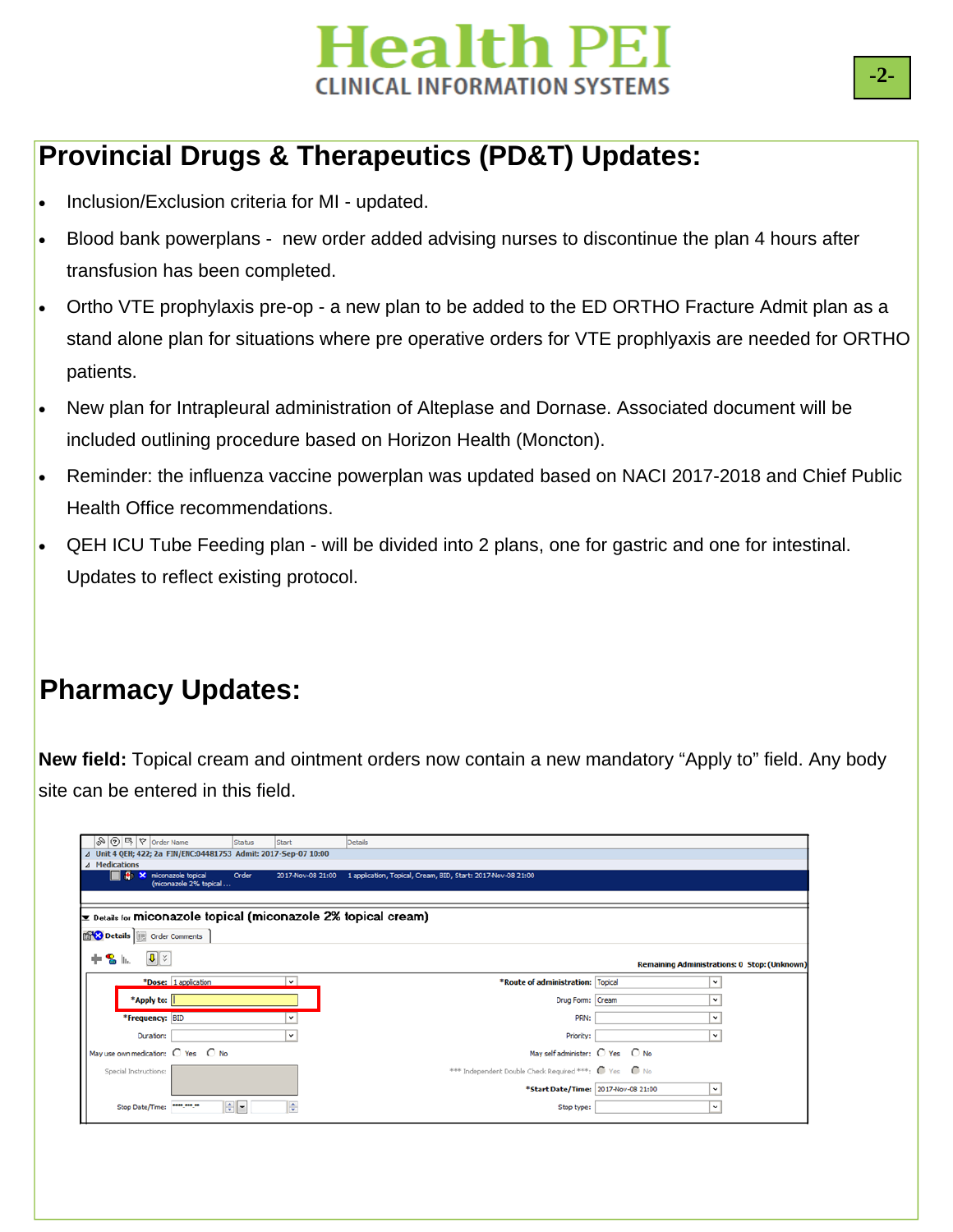

#### **PowerChart Updates:**

**New Powerform:** Stroke Education powerform will now folder under Provincial Stroke Documentation when sorting the Document tab by TYPE

| Nursing/Allied Health-Text<br>Provincial Stroke Documentation<br>Stroke Education - Text<br>2017-Nov-03 08:16 Test, Nurse, RN - |                                                                                                           | Stroke Education Entered On: 2017-Nov-03 08:16<br>Performed On: 2017-Nov-03 08:16 by Test, Nurse, RN                                                                                                                                       |   |
|---------------------------------------------------------------------------------------------------------------------------------|-----------------------------------------------------------------------------------------------------------|--------------------------------------------------------------------------------------------------------------------------------------------------------------------------------------------------------------------------------------------|---|
|                                                                                                                                 | <b>Education</b>                                                                                          | Education History Results: No education data available.                                                                                                                                                                                    | ъ |
|                                                                                                                                 | <b>Stroke Education Grid</b><br>Topics:                                                                   | Stroke/TIA is a<br>medical<br>emergency<br>Test Nurse, RN-<br>2017-Nov-03<br>08:16                                                                                                                                                         |   |
|                                                                                                                                 | Result Type:<br>Result date:<br><b>Result status:</b><br>Result Title:<br>Verified by:<br>Encounter info: | <b>Stroke Education - Text</b><br>2017-Nov-03 08:16<br>Auth (Verified)<br><b>Stroke Education</b><br>Performed by: Test, Nurse, RN on 2017-Nov-03 08:16<br>Test, Nurse, RN on 2017-Nov-03 08:16<br>04480949, QEH, Inpatient, 2017-Jan-30 - |   |

**New Neonatal Abstinence Score:** Under Assessments folder in Adhoc charting. The score posts to Recent Results and Vital Signs tab in Results Review.

| -<br><b>START OF BUILDING</b><br><b>Results Review</b><br>H              |                                                                |                       |
|--------------------------------------------------------------------------|----------------------------------------------------------------|-----------------------|
| <b>撫區金</b>                                                               |                                                                |                       |
| <b>Recent Results</b><br><b>Vitals</b>                                   | Lab<br>Diagnostic Imaging                                      |                       |
| <b>Ouick View</b><br>Flowsheet:                                          | Level:<br>$\checkmark$<br>$\cdots$                             | <b>Ouick View</b>     |
| <b>STATISTICS</b>                                                        |                                                                |                       |
| <b>Navigator</b><br>Neonatal Abstinence Score<br>$\overline{\mathbf{z}}$ | <b>Ouick View</b>                                              | 2017-Nov-<br>03 08:41 |
|                                                                          | <b>Neonatal Abstinence Score</b><br>Neonatal Abstinence Score. |                       |

**The Violent/Aggressive alert:** Will go live November 27, 2017 and will follow the new Violent/Aggressive Policy. This will be a staggered implementation by site until the education of the policy is completed. Education is expected to be completed at all sites by December 18th. See your clinical educator for more details.

1. Violent/Aggressive will appear on the demographic bar of all charts; PowerChart, FirstNet and

**Pullet** SurgiNet.

Inpatient [2017-Sep-20 10:23 - < No - Discharge date>] **Violent/Aggressive:** 

2. Three New powerforms to support the policy are now available in Adhoc/Assessments.

■ Violence/Agg ession Assessment Checklist (VAAC)<br>■ Violent/Aggressive Behaviour Alert Authorization ■ Violent/Aggressive Behaviour Alert Removal Authorization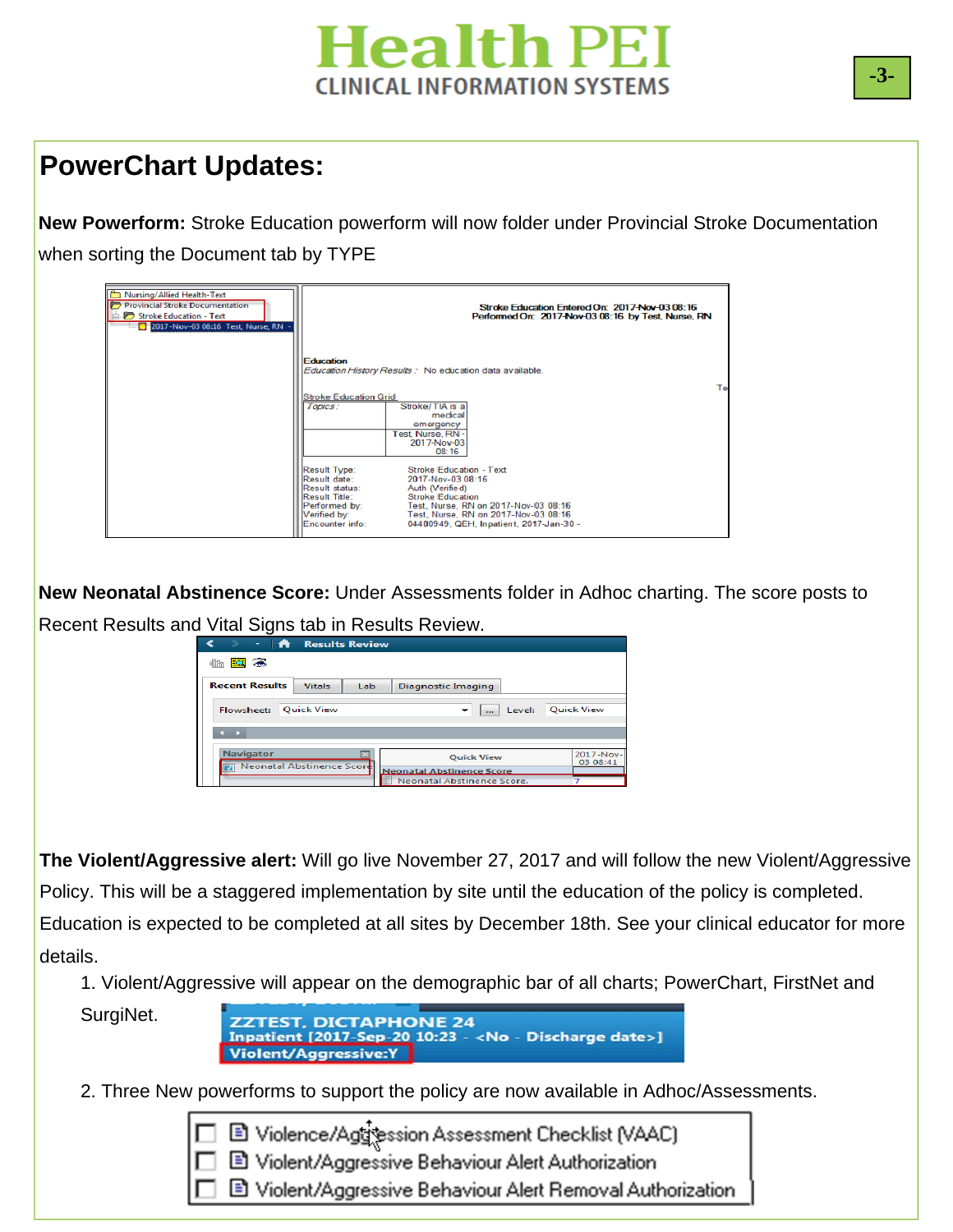

#### **PowerChart Updates: Continued**

**Social Work Progress Notes:** Will now folder under Social Work Documentation when the Documents tab is filtered by TYPE.

| <b>Documents</b><br>Ħ                                                                                                                                                                          |                                                                                                                                                                                                                                                                                                                                                                                         |
|------------------------------------------------------------------------------------------------------------------------------------------------------------------------------------------------|-----------------------------------------------------------------------------------------------------------------------------------------------------------------------------------------------------------------------------------------------------------------------------------------------------------------------------------------------------------------------------------------|
| 12 正   4 X   B ☆   A   H ☆ #                                                                                                                                                                   |                                                                                                                                                                                                                                                                                                                                                                                         |
|                                                                                                                                                                                                | : 72 out of 72 documents are accessible. (All Documents: Selected Encounter Onl                                                                                                                                                                                                                                                                                                         |
| Admission/Discharge Records<br>Nursing/Allied Health-Text<br>Office/Clinic Letters<br>Physician Consultations<br>Physician Clinic Consults<br>Physician Surgical Documentation                 | * Final Report *<br>Testing how progress notes will display<br><b>Signature Line</b><br>Electronically Authenticated By: Test, CPOE Social Worker,                                                                                                                                                                                                                                      |
| Respiratory Therapy Documentation<br>m<br>Provincial Stroke Documentation<br>Social Work Documentation<br>Social Work Progress Note<br>2017-Nov-21 10:25 Test, CPOE Social Worker, - "Testing" | Date and Time: 21-Nov-17 10:26 AM<br>Social Work Progress Note<br>Result type:<br>2017-Nov-21 10:25<br>Result date:<br>Result Status:<br>Auth (Verified)<br>Result Title:<br>Testing<br>Test, CPOE Social Worker, on 2017-Nov-21 10:26<br>Performed By:<br>Test, CPOE Social Worker, on 2017-Nov-21 10:26<br>Verified by:<br>04481797, QEH, Inpatient, 2017-Sep-20 -<br>Encounter info: |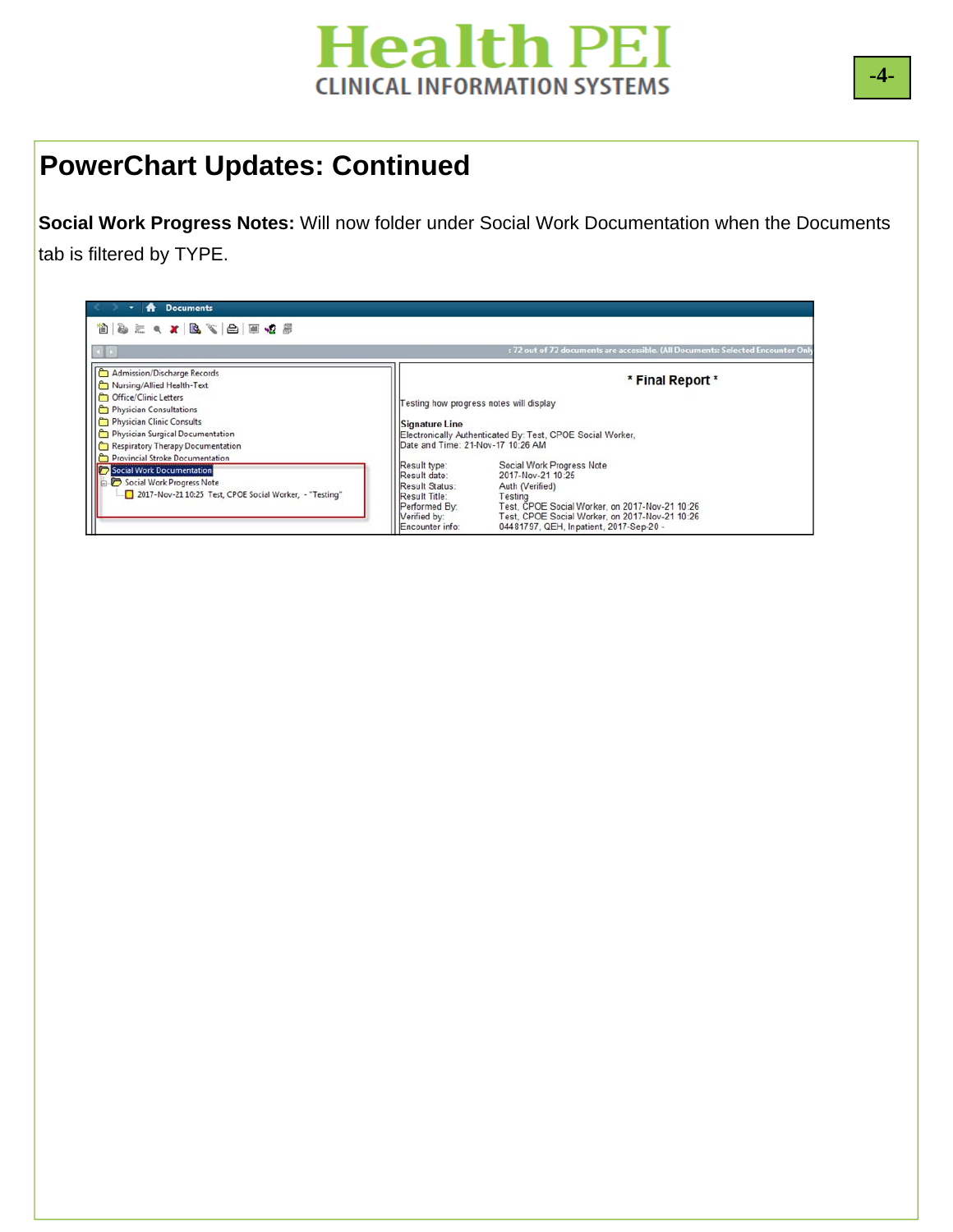#### **FirstNet Updates:**

There will be information sent out through the FirstNet Working group regarding the tracking board notification for the Violence/Aggressive alert.

#### **PowerChart, FirstNet & SurgiNet Updates: QEH Only**

**New! Eye Surgery Suite Preoperative Checklist:** The new Eye Surgery Suite Preoperative Checklist powerform is going to replace the preoperative checklist that is currently being used for patients before going for eye surgery at the QEH.

|                    | *Performed on: 2017-Nov-09<br>H<br>$\div$ - 1453                              |  |            |         |                                                                               | By: Test, CPOE RN, RN |
|--------------------|-------------------------------------------------------------------------------|--|------------|---------|-------------------------------------------------------------------------------|-----------------------|
| <b>D</b> Checklist |                                                                               |  |            |         | <b>Eye Surgery Suite Preoperative Checklist</b>                               |                       |
|                    | <b>Preoperative Verification</b>                                              |  |            |         | <b>Preoperative Verification OR</b>                                           |                       |
|                    |                                                                               |  | Yes No N/A | Comment | Yes No N/A<br>Comment                                                         |                       |
|                    | Allergy Band on and Verified                                                  |  |            |         | Allergy Band on and Verified                                                  |                       |
|                    | ID Band on and MRN Verified                                                   |  |            |         | ID Band on and MRN Verified                                                   |                       |
|                    | <b>Procedure Consent Signed</b>                                               |  |            |         | <b>Procedure Consent Signed</b>                                               |                       |
|                    | <b>Site Verified</b>                                                          |  |            |         | <b>Site Verified</b>                                                          |                       |
|                    | <b>Consent Verification Complete</b>                                          |  |            |         | <b>Consent Verification Complete</b>                                          |                       |
|                    | Seen By Surgeon, Site Marked, Verified<br>Site Verified with Patient by Nurse |  |            |         | Seen By Surgeon, Site Marked, Verified                                        |                       |
|                    | Patient seen by Anesthesiologist                                              |  |            |         | Site Verified with Patient by Nurse<br>Patient seen by Anesthesiologist       |                       |
|                    |                                                                               |  |            |         |                                                                               |                       |
|                    |                                                                               |  |            |         | O No<br>O N/A                                                                 |                       |
|                    | <b>Patient Assessment/History</b>                                             |  |            |         | <b>Patient Assessment/History OR</b>                                          |                       |
|                    |                                                                               |  | Yes No N/A | Comment | Yes No N/A<br>Comment                                                         |                       |
|                    | <b>History and Physical Complete</b>                                          |  |            |         | <b>History and Physical Complete</b>                                          |                       |
|                    | Pt has History of Malignant Hyperthermia                                      |  |            |         | Pt has History of Malignant Hyperthermia                                      |                       |
|                    | Pt has History of IDDM<br>Pt has History of NIDDM                             |  |            |         | Pt has History of IDDM<br>Pt has History of NIDDM                             |                       |
|                    | Physical & Emotional Assessment Complete                                      |  |            |         | <b>Physical &amp; Emotional Assessment Complete</b>                           |                       |
|                    | Communication/Language Barrier?                                               |  |            |         | Communication/Language Barrier?                                               |                       |
|                    |                                                                               |  |            |         |                                                                               |                       |
|                    | <b>Patient Devices/Accessories</b>                                            |  |            |         | <b>Patient Devices/Accessories OR</b>                                         |                       |
|                    | For loose teeth, dental work, and implants, identify location in comments box |  |            |         | For loose teeth, dental work, and implants, identify location in comments box |                       |

**QEH**  used, the form can be found in the AdHoc folder. A task for the new form will fire once a pre-op Opthalmology powerform is initiated. If no powerform is

| <b>ZZ TEST, PATIENT ONE</b>             |                  |                                                                     |                                                            | Age:60 years    | Sex:Male                                                                                        |
|-----------------------------------------|------------------|---------------------------------------------------------------------|------------------------------------------------------------|-----------------|-------------------------------------------------------------------------------------------------|
|                                         |                  | Outpatient [2017-Nov-10 09:43- <no -="" date="" discharge="">]</no> |                                                            | DOB:1957-Sep-02 | MRN:010199859                                                                                   |
| Menu                                    | <b>Task List</b> |                                                                     |                                                            |                 |                                                                                                 |
| 人名海自马即                                  |                  |                                                                     |                                                            |                 |                                                                                                 |
|                                         |                  |                                                                     |                                                            |                 | (no time frame defined)                                                                         |
| <b>Patient Care</b> Specimen Collection |                  |                                                                     |                                                            |                 |                                                                                                 |
| Task retrieval completed                |                  |                                                                     |                                                            |                 |                                                                                                 |
|                                         | Task Status      | Scheduled Dt/Tm                                                     | <b>Task Description</b>                                    |                 | Order Details                                                                                   |
|                                         | InProcess        | 2017-Jul-27 14:15                                                   | Physiotherapy Ass <sub>25</sub> sment                      |                 |                                                                                                 |
| $\frac{2}{3}$<br>$\mathcal{C}$          | Overdue          | 2017-Oct-31<br>10:51                                                | <b>Braden Assessment</b>                                   |                 | 2017-Oct-31 10:51, Stop Date 2017-Oct-31 10:51<br>Order entered secondary to patient admission. |
| <b>YO GO'AG!</b>                        | Overdue          | 2017-Nov-20 10:05 Insert Saline Lock                                |                                                            |                 | Start: 2017-Nov-20 10:05                                                                        |
| <b>图 66 AD</b>                          | Overdue          |                                                                     | 2017-Nov-20 10:05 Eye Surgery Suite Preoperative Checklist |                 | Start: 2017-Nov-20 10:05                                                                        |
| ad<br>A                                 | Pending          | Continuous                                                          | Vital Signs Task                                           |                 | BID, Start: 2017-May-19 13:59, and PRN                                                          |
|                                         | Pending          | Continuous                                                          | Discharge Planning Assessment                              |                 | 2017-Oct-31 10:51<br>Order entered secondary to patient admission.                              |
| $66 \triangle$                          | Pending          | Continuous                                                          | Discharge Planning Assessment                              |                 | 2017-Nov-09 10:17<br>Order entered secondary to patient admission.                              |
| $66 \text{ N}$                          | Pending          | Continuous                                                          | Blood Glucose Monitoring POC Task                          |                 | q2h, Start: 2017-Nov-20 10:05, Start on arrival                                                 |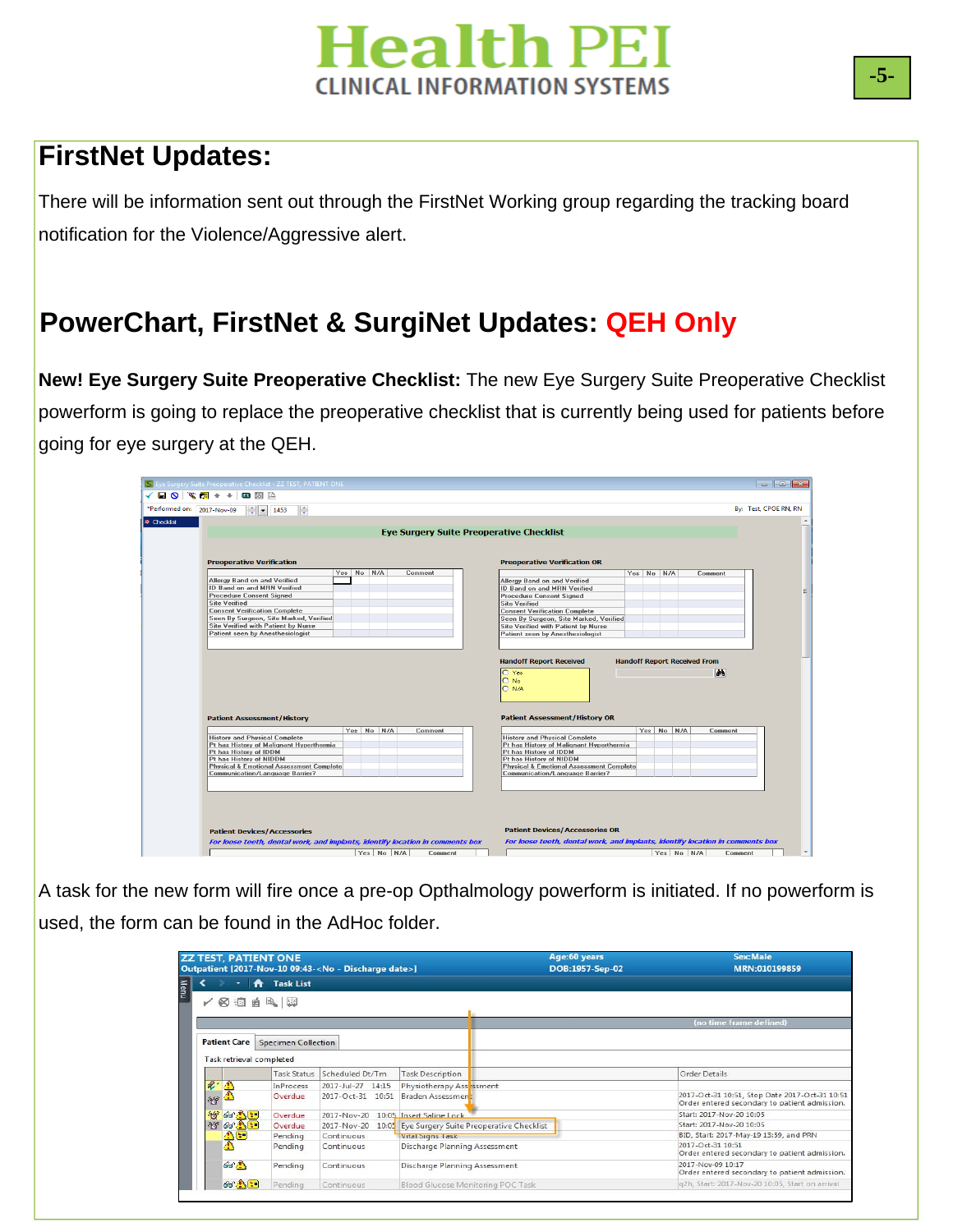### **Lab Updates:**

**New display name:** The display name for WBC CSF - ordering and resulting - has been replaced with CSF Cell Count Panel

| Component                                                                                                       | <b>Order Details</b>       |
|-----------------------------------------------------------------------------------------------------------------|----------------------------|
| Microbiology                                                                                                    |                            |
| Cerebrospinal Fluid Culture (CSF Culture and Gram   Cerebrospinal Fluid<br>Stain)                               |                            |
| <b>Herpes PCR Typing</b>                                                                                        | <b>Cerebrospinal Fluid</b> |
| <b>Enterovirus PCR</b>                                                                                          | <b>Cerebrospinal Fluid</b> |
| <b>Misc Microbiology Order</b>                                                                                  | <b>Cerebrospinal Fluid</b> |
| Gen Lab                                                                                                         |                            |
| <b>CSF Cell Count Panel</b>                                                                                     | <b>Cerebrospinal Fluid</b> |
| <b>Glucose CSF</b>                                                                                              | <b>Cerebrospinal Fluid</b> |
| <b>Protein CSF</b>                                                                                              | <b>Cerebrospinal Fluid</b> |
| Oligoclonal Bands testing requires CSF and Serum<br>(red top tube) specimen. Labels will automatically<br>print |                            |
| <b>Oligoclonal Bands</b>                                                                                        | <b>Cerebrospinal Fluid</b> |
| Cytology                                                                                                        |                            |
| <b>Cytology Fluids and Misc</b>                                                                                 | <b>Cerebrospinal Fluid</b> |
| m.                                                                                                              |                            |
|                                                                                                                 |                            |

#### **Results Review**

| Navigator    | <b>Quick View</b>    | 2017-Nov-09 12:14 |
|--------------|----------------------|-------------------|
| CSF Analysis | <b>CSF Analysis</b>  |                   |
|              | Tube A               | #1                |
|              | <b>RBC CSF A</b>     | $< 1000010$ ^6/L  |
|              | Tube B               | #1                |
|              | Appearance CSF B     | <b>Clear</b>      |
|              | Color CSF B          | <b>Colorless</b>  |
|              | Cell Count CSF B     | $\overline{3}$    |
|              | <b>RBC CSF B</b>     | $<$ 10000 10^6/L  |
|              | Neut % CSF B Manual  | 1 %               |
|              | Lymph % CSF B Manual | 2 %               |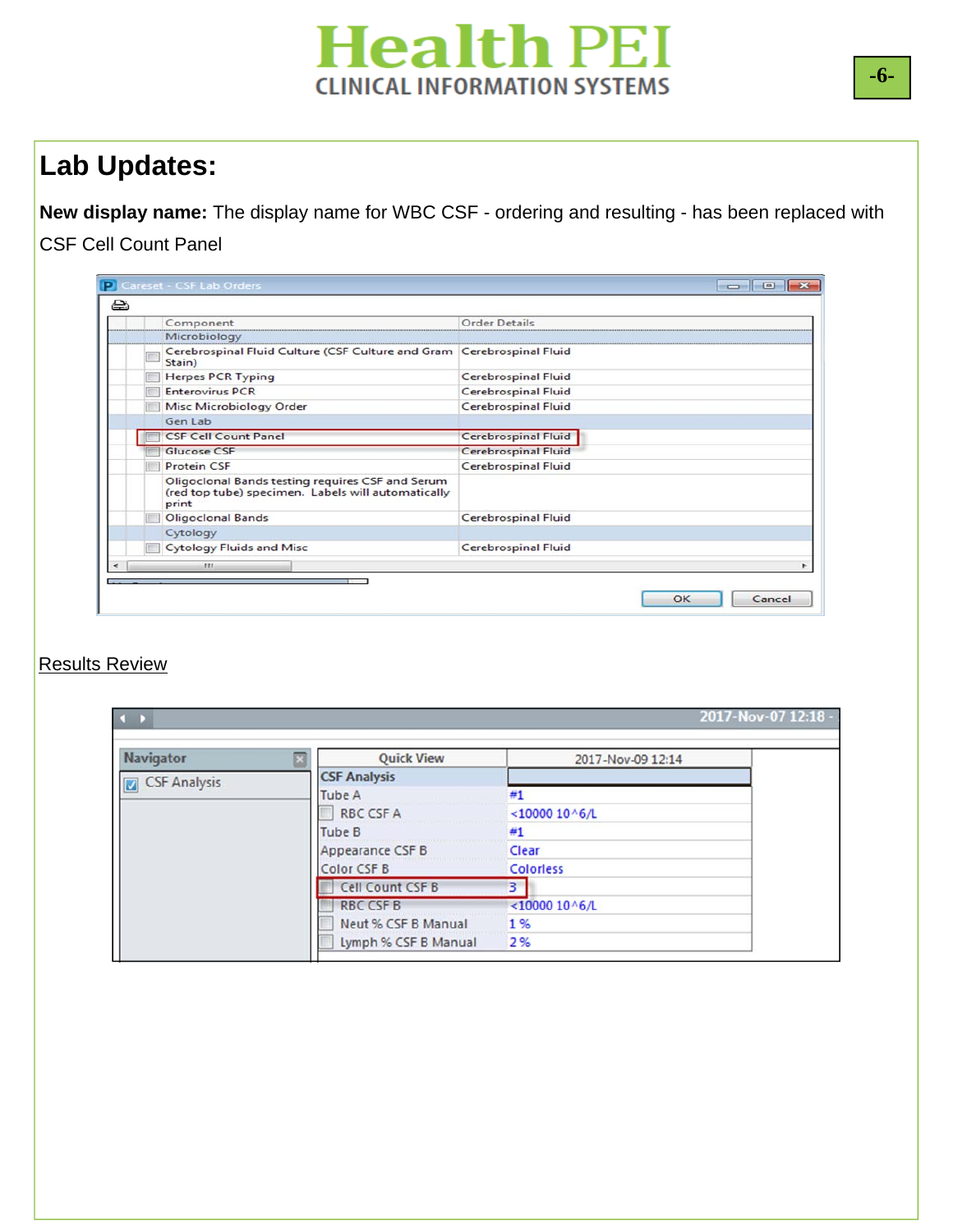### **Lab Updates: Continued**

**Cytotoxic Antibodies:** To comply with our sent out location:

**Cytotoxic Antibodies** will now be referred to as HLA Antibody Testing

#### Before Change:

Previously CPOE orders could be found searching "Cytotoxic Antibodies"

| <b>ZZ TEST. PATIENT FOUR</b><br>Outpatient [2017-May-18 15:20 - < No - Discharge date>]<br><b>Violent/Aggressive:</b> |                                                                            | Age:36 years      | <b>DOB:1980-Dec-20</b>                                 | <b>Sex:Female</b><br>MRN:888000806 |
|-----------------------------------------------------------------------------------------------------------------------|----------------------------------------------------------------------------|-------------------|--------------------------------------------------------|------------------------------------|
| Search: cytotoxic<br>$\frac{1}{2}$ $\frac{1}{2}$ Folder:<br>$\uparrow$<br><b>Call</b>                                 | Starts with<br>Q.<br>Type: $\bigoplus$<br>$\cdot$<br>All<br>Search within: | All Orders        |                                                        |                                    |
| Cytotoxic Antibodies                                                                                                  |                                                                            |                   |                                                        |                                    |
|                                                                                                                       |                                                                            |                   |                                                        |                                    |
| <b>Recent Results</b><br>Lab<br>Vitals                                                                                | Warfarin<br><b>Diagnostic Imaging</b>                                      | Respiratory/COPD  | <b>PACU Documentation</b>                              | Rehab<br><b>Pharmacy View</b>      |
| <b>Quick View</b><br>Flowsheet:                                                                                       | Level:<br>▼<br>$\cdots$                                                    | <b>Quick View</b> | O Table<br>۰                                           | <b>Group</b><br>C List             |
| $\leftarrow$                                                                                                          |                                                                            |                   | 2017-Oct-30 13:07 - 2017-Nov-07 12:07 (Clinical Range) |                                    |

#### After Change:

New orders can be found searching "HLA Antibody Testing" or by alias "Cytotoxic Antibodies"

| <b>ZZ TEST. PATIENT NINE</b><br>Inpatient [2017-Sep-12 13:29 - 2017-Sep-12 13:36]<br><b>Violent/Aggressive:N</b> |                                                                      | Age:89 years<br><b>DOB:1928-Mar-13</b>     | <b>Sex:Female</b><br>MRN:010199933        |
|------------------------------------------------------------------------------------------------------------------|----------------------------------------------------------------------|--------------------------------------------|-------------------------------------------|
| hla antibody<br>$\mathbb{R}$<br>Search:<br>☆ · ■ ● Folder:<br>$\uparrow$                                         | Starts with<br>Type: 6<br>$\overline{\phantom{0}}$<br>Search within: | All Orders<br>Αll                          |                                           |
| HLA Antibody Testing                                                                                             |                                                                      |                                            |                                           |
| <b>Recent Results</b><br>Vitals<br>Lab                                                                           | <b>Diagnostic Imaging</b><br>Warfarin                                | Respiratory/COPD                           | <b>PACU Documentation</b><br>Rehab        |
| <b>Ouick View</b><br>Flowsheet:                                                                                  | Level:<br>$\cdots$                                                   | <b>Ouick View</b>                          | O Table<br>$\odot$                        |
| $\leftarrow$                                                                                                     |                                                                      |                                            | 2017-Nov-04 13:42 - 2017-Nov-07 12:42 (C) |
| <b>Navigator</b><br>Immunology Referred Proc                                                                     | Show more results<br><b>Ouick View</b>                               |                                            |                                           |
|                                                                                                                  | <b>Immunology Referred Procedures</b><br><b>HLA Antibody Testing</b> | 2017-Nov-06 11:44<br><b>Document Image</b> |                                           |
|                                                                                                                  |                                                                      |                                            | Please note name change                   |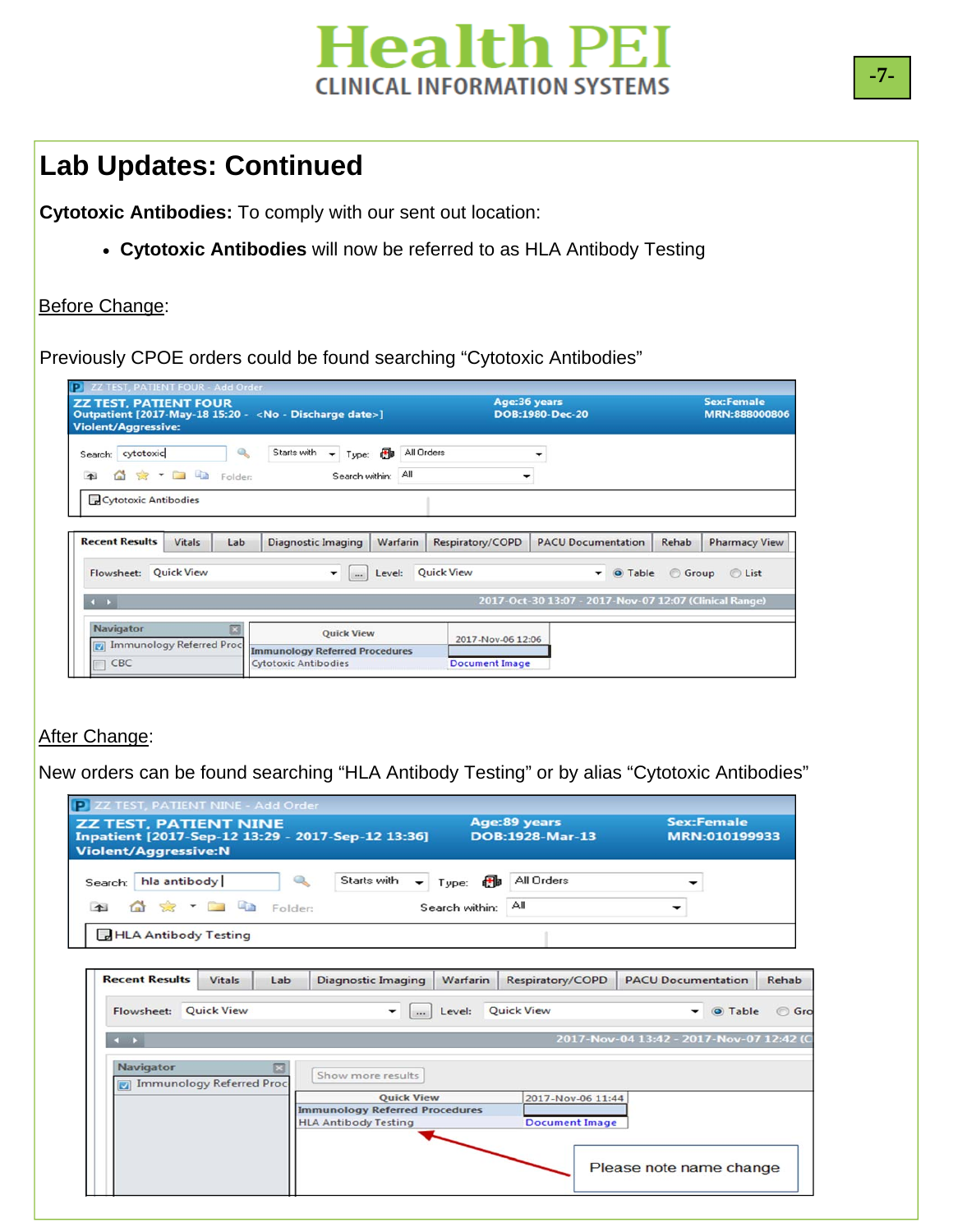### **Lab Updates:**

**HLA B27:** Previously HLA B27 was found in the "Immunology" section

#### Before Change:

| Vitals | Lab                             |                   | Warfarin   | Respiratory/COPD   |                                                            | Rehab                     | <b>Pharmacy View</b>                                                                 |
|--------|---------------------------------|-------------------|------------|--------------------|------------------------------------------------------------|---------------------------|--------------------------------------------------------------------------------------|
|        |                                 | <br>▼             | Level:     |                    |                                                            |                           | <b>O</b> List                                                                        |
|        |                                 |                   |            |                    |                                                            |                           |                                                                                      |
|        |                                 | <b>Quick View</b> |            |                    |                                                            |                           |                                                                                      |
|        |                                 | HLA B27           |            |                    |                                                            |                           |                                                                                      |
|        | <b>Quick View</b><br>Immunology |                   | Immunology | Diagnostic Imaging | <b>Quick View</b><br>2017-Nov-06 14:53<br>* Document Image | <b>PACU Documentation</b> | $\bullet$ O Table<br>Group<br>2017-Oct-30 15:59 - 2017-Nov-07 14:59 (Clinical Range) |

#### **After Change:**

HLA B27 will now be located in the "Immunology Referred Procedures" section

| <b>Vitals</b>     | Lab | Diagnostic Imaging       | Warfarin | Respiratory/COPD                                           |                   |                   | Rehab                                                                                 |
|-------------------|-----|--------------------------|----------|------------------------------------------------------------|-------------------|-------------------|---------------------------------------------------------------------------------------|
| <b>Quick View</b> |     | $\dddot{\phantom{0}}$    | Level:   |                                                            |                   |                   | $\circ$<br>Gro                                                                        |
|                   |     |                          |          |                                                            |                   |                   |                                                                                       |
|                   |     | Show more results        |          |                                                            |                   |                   |                                                                                       |
|                   |     |                          |          |                                                            |                   |                   |                                                                                       |
|                   |     | HLA B27                  |          | * Document Image                                           |                   |                   |                                                                                       |
|                   |     | Immunology Referred Proc |          | <b>Quick View</b><br><b>Immunology Referred Procedures</b> | <b>Quick View</b> | 2017-Nov-06 15:16 | <b>PACU Documentation</b><br>O Table<br>▾<br>2017-Nov-04 16:18 - 2017-Nov-07 15:18 (C |